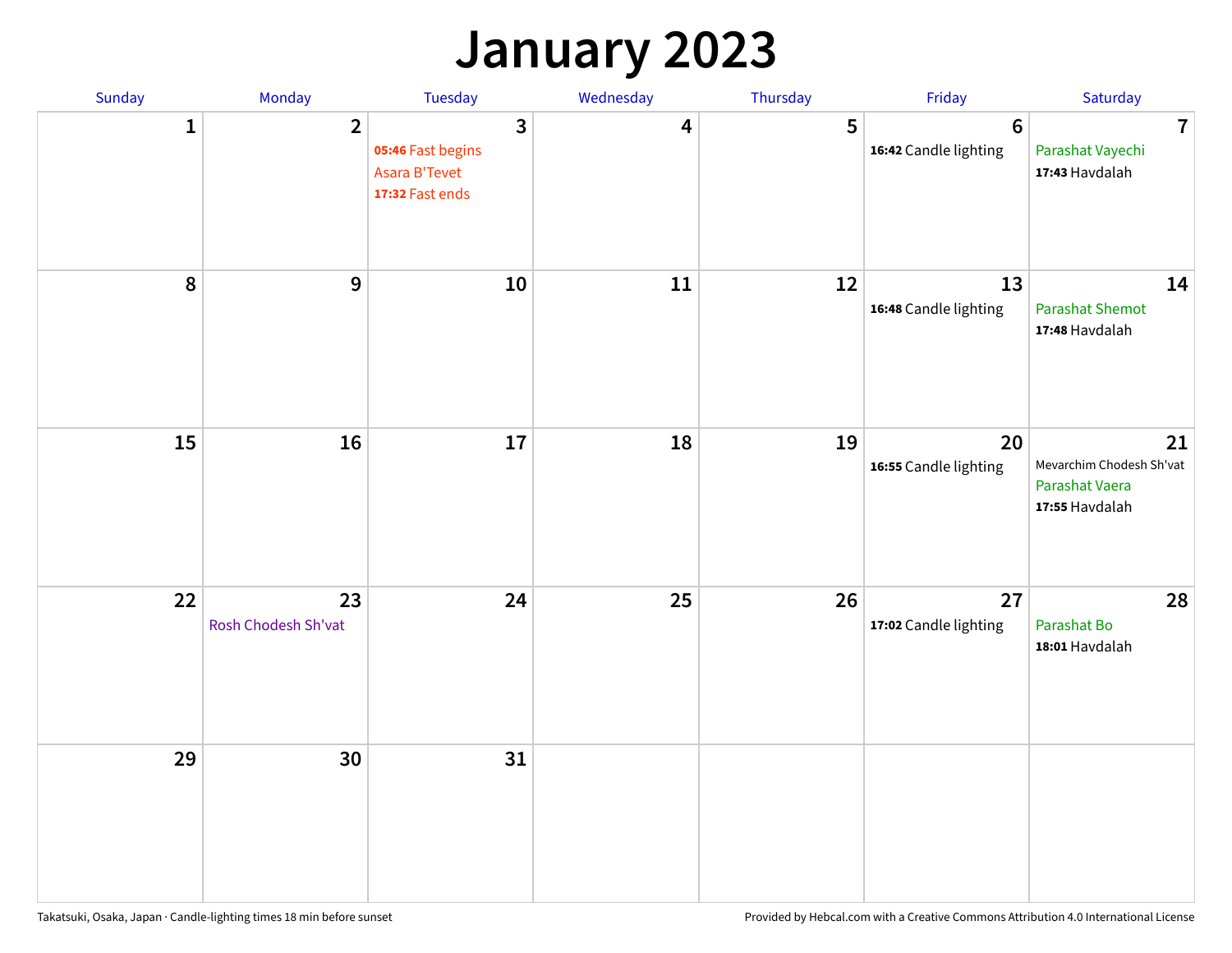# **February 2023**

| Sunday | Monday                       | <b>Tuesday</b>          | Wednesday               | Thursday       | Friday                                  | Saturday                                                                                        |
|--------|------------------------------|-------------------------|-------------------------|----------------|-----------------------------------------|-------------------------------------------------------------------------------------------------|
|        |                              |                         | 1                       | $\overline{2}$ | $\overline{3}$<br>17:09 Candle lighting | $\overline{\mathbf{4}}$<br><b>Shabbat Shirah</b><br>Parashat Beshalach<br>18:08 Havdalah        |
| 5      | $\bf 6$<br><b>Tu BiShvat</b> | $\overline{7}$          | 8                       | 9              | 10<br>17:16 Candle lighting             | 11<br>Parashat Yitro<br>18:14 Havdalah                                                          |
| 12     | 13                           | 14                      | 15                      | 16             | 17<br>17:23 Candle lighting             | 18<br><b>Shabbat Shekalim</b><br>Mevarchim Chodesh Adar<br>Parashat Mishpatim<br>18:21 Havdalah |
| 19     | 20                           | 21<br>Rosh Chodesh Adar | 22<br>Rosh Chodesh Adar | 23             | 24<br>17:30 Candle lighting             | 25<br>Parashat Terumah<br>18:27 Havdalah                                                        |
| 26     | 27                           | 28                      |                         |                |                                         |                                                                                                 |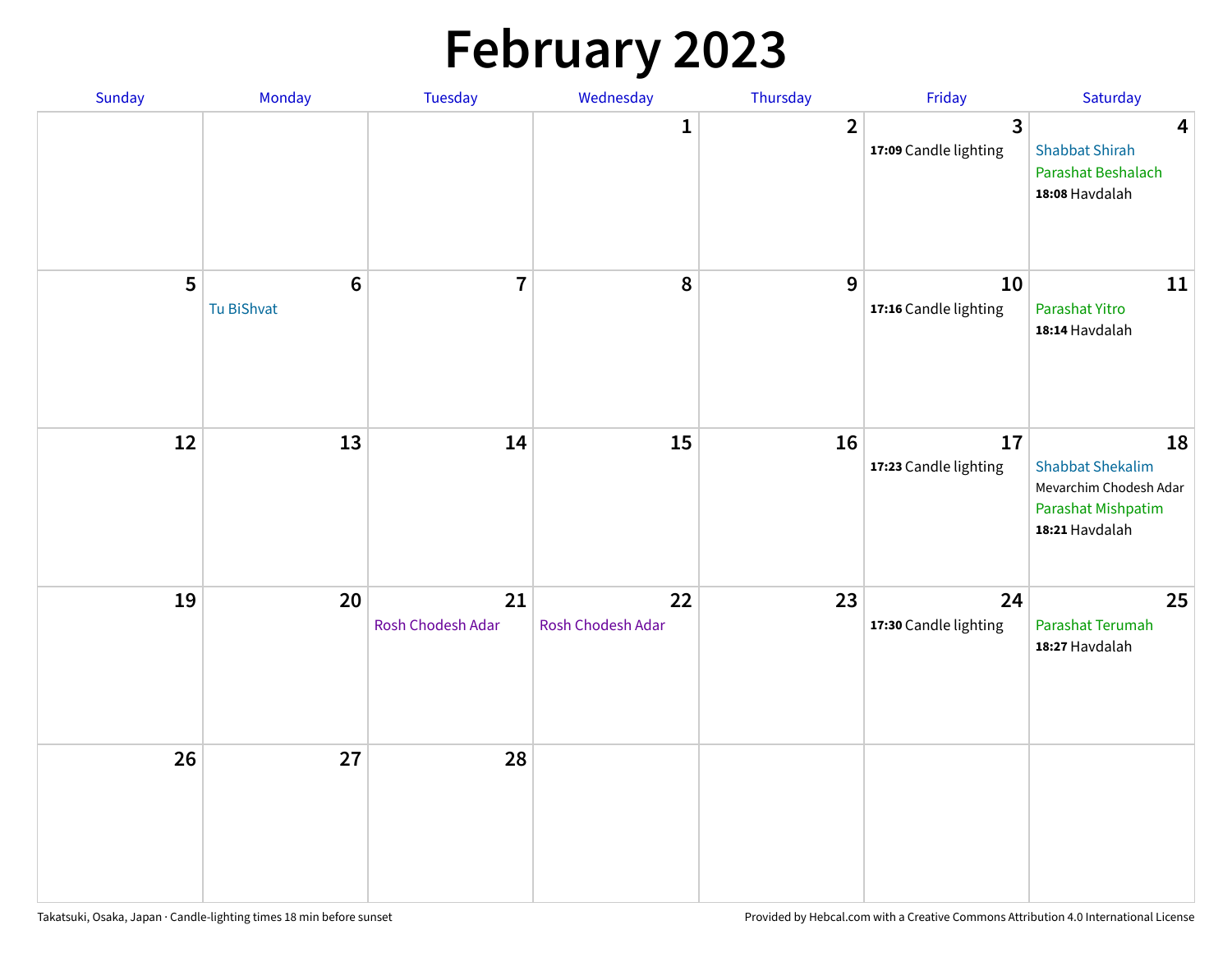## **March 2023**

| Sunday | Monday                                                                                                | Tuesday                 | Wednesday                 | Thursday                 | Friday                      | Saturday                                                                                                 |
|--------|-------------------------------------------------------------------------------------------------------|-------------------------|---------------------------|--------------------------|-----------------------------|----------------------------------------------------------------------------------------------------------|
|        |                                                                                                       |                         | 1                         | $\overline{2}$           | 3<br>17:36 Candle lighting  | $\overline{\mathbf{4}}$<br><b>Shabbat Zachor</b><br>Parashat Tetzaveh<br>18:33 Havdalah                  |
| 5      | $6\phantom{1}6$<br>05:08 Fast begins<br><b>Ta'anit Esther</b><br>18:28 Fast ends<br><b>Erev Purim</b> | $\overline{7}$<br>Purim | 8<br><b>Shushan Purim</b> | 9                        | 10<br>17:42 Candle lighting | 11<br><b>Shabbat Parah</b><br>Parashat Ki Tisa<br>18:39 Havdalah                                         |
| 12     | 13                                                                                                    | 14                      | 15                        | 16                       | 17<br>17:48 Candle lighting | 18<br><b>Shabbat HaChodesh</b><br>Mevarchim Chodesh Nisan<br>Parashat Vayakhel-Pekudei<br>18:44 Havdalah |
| 19     | 20                                                                                                    | 21                      | 22                        | 23<br>Rosh Chodesh Nisan | 24<br>17:53 Candle lighting | 25<br>Parashat Vayikra<br>18:50 Havdalah                                                                 |
| 26     | 27                                                                                                    | 28                      | 29                        | 30                       | 31<br>17:59 Candle lighting |                                                                                                          |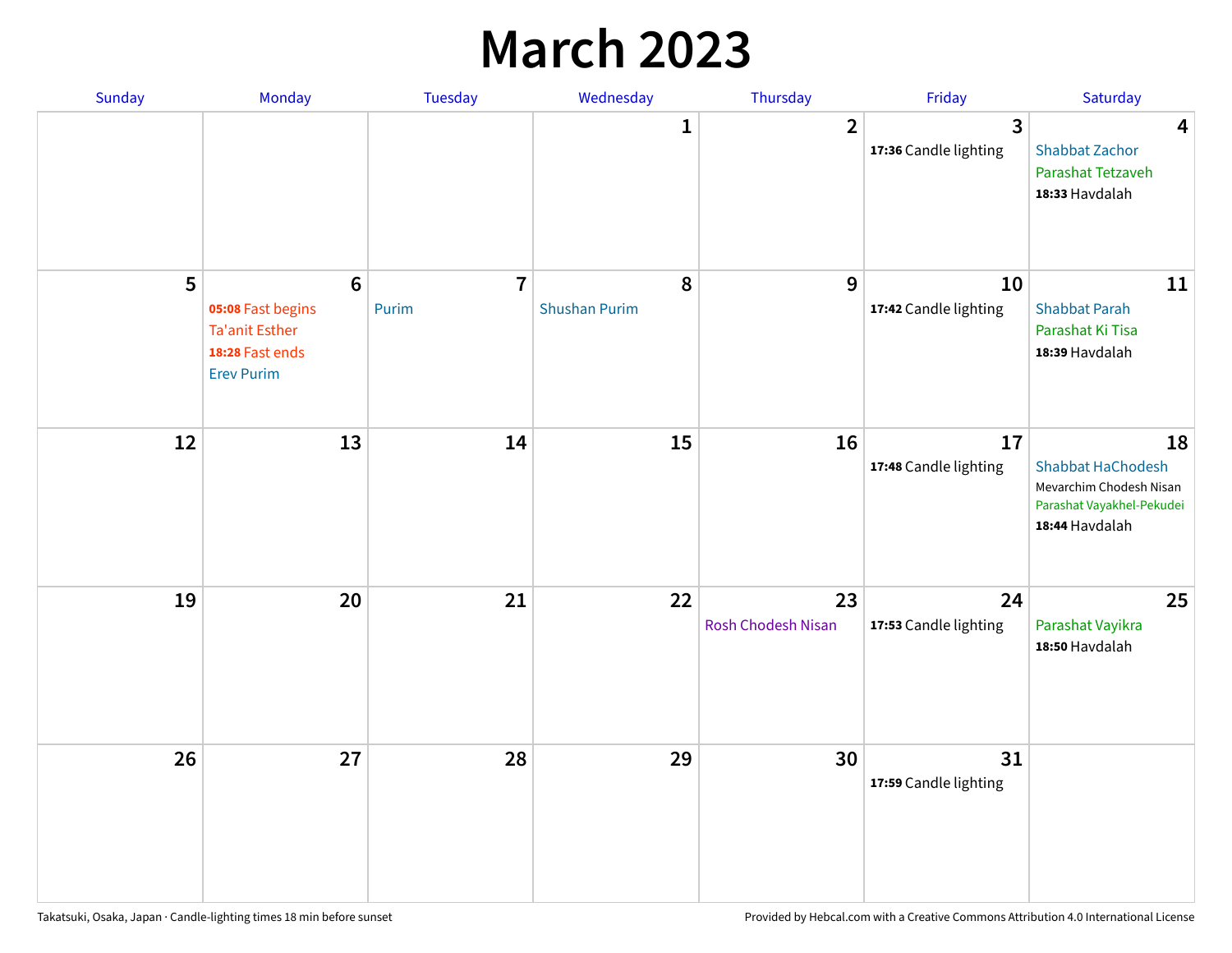# **April 2023**

| Sunday           | <b>Monday</b>   | <b>Tuesday</b>                            | Wednesday                                                                                   | Thursday                                 | Friday                                            | Saturday                                                                              |
|------------------|-----------------|-------------------------------------------|---------------------------------------------------------------------------------------------|------------------------------------------|---------------------------------------------------|---------------------------------------------------------------------------------------|
|                  |                 |                                           |                                                                                             |                                          |                                                   | 1<br><b>Shabbat HaGadol</b><br>Yom HaAliyah<br><b>Parashat Tzav</b><br>18:56 Havdalah |
| $\overline{2}$   | 3               | 4                                         | 5                                                                                           | $6\phantom{1}6$                          | $\overline{7}$                                    | 8                                                                                     |
|                  |                 |                                           | 04:25 Fast begins<br><b>Ta'anit Bechorot</b><br><b>Erev Pesach</b><br>18:03 Candle lighting | <b>Pesach I</b><br>19:00 Candle lighting | <b>Pesach II</b><br>18:04 Candle lighting         | Pesach III (CH"M)<br>19:02 Havdalah                                                   |
| 9                | 10              | 11                                        | 12                                                                                          | 13                                       | 14                                                | 15                                                                                    |
| Pesach IV (CH"M) | Pesach V (CH"M) | Pesach VI (CH"M)<br>18:08 Candle lighting | <b>Pesach VII</b><br>19:05 Candle lighting                                                  | <b>Pesach VIII</b><br>19:06 Havdalah     | 18:10 Candle lighting                             | Mevarchim Chodesh Iyyar<br>Parashat Shmini<br>19:08 Havdalah                          |
| 16               | 17              | 18<br>Yom HaShoah                         | 19                                                                                          | 20                                       | 21<br>Rosh Chodesh Iyyar<br>18:16 Candle lighting | 22<br>Rosh Chodesh Iyyar<br>Parashat Tazria-Metzora<br>19:14 Havdalah                 |
| 23               | 24              | 25<br>Yom HaZikaron                       | 26<br>Yom HaAtzma'ut                                                                        | 27                                       | 28<br>18:21 Candle lighting                       | 29<br>Parashat Achrei Mot-Kedoshim<br>19:21 Havdalah                                  |
| 30               |                 |                                           |                                                                                             |                                          |                                                   |                                                                                       |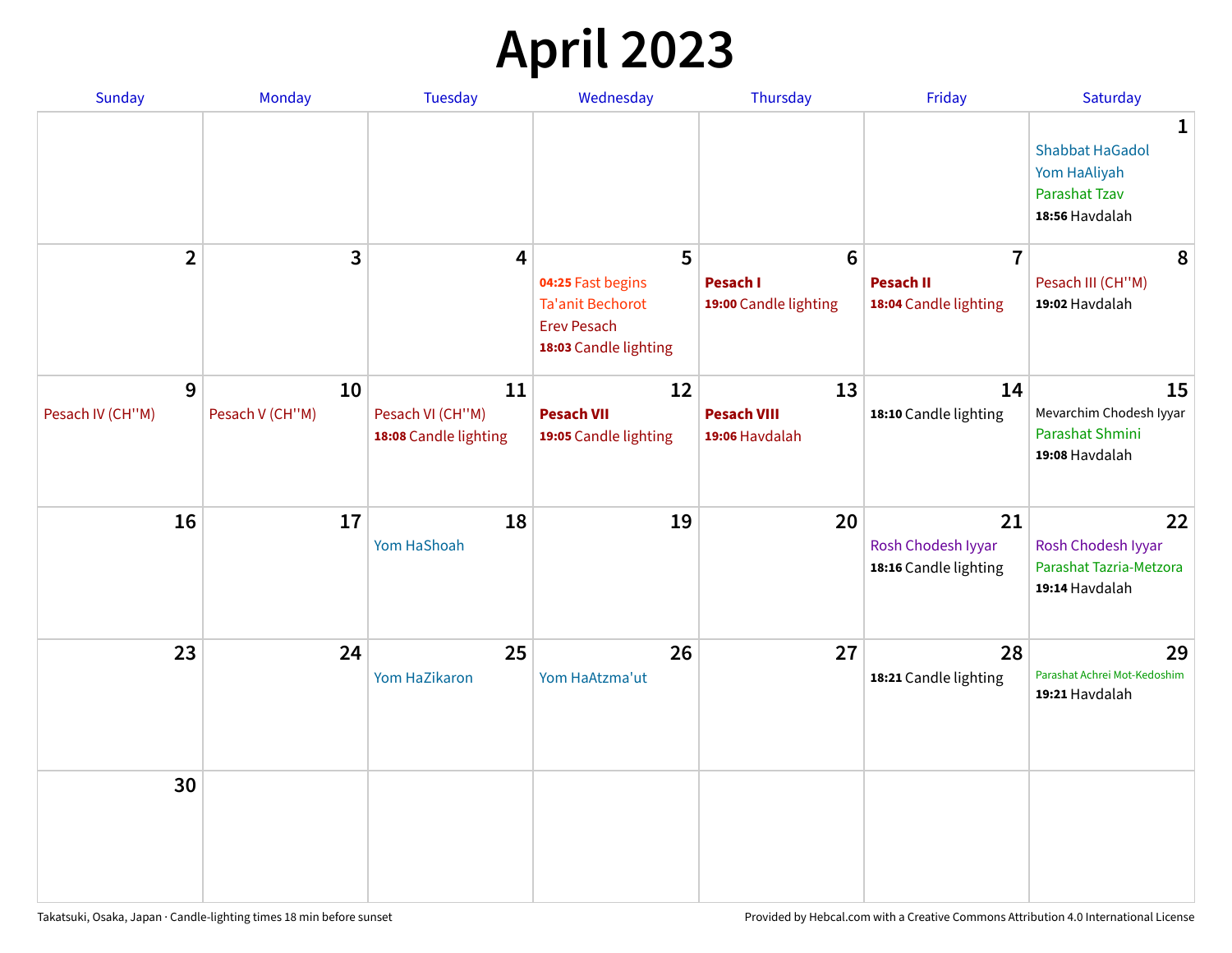#### **May 2023**

| Sunday                   | Monday       | Tuesday         | Wednesday               | Thursday                                           | Friday                                            | Saturday                                                             |
|--------------------------|--------------|-----------------|-------------------------|----------------------------------------------------|---------------------------------------------------|----------------------------------------------------------------------|
|                          | $\mathbf{1}$ | $\overline{2}$  | $\overline{\mathbf{3}}$ | $\overline{\mathbf{4}}$                            | 5<br><b>Pesach Sheni</b><br>18:27 Candle lighting | $\boldsymbol{6}$<br><b>Parashat Emor</b><br>19:27 Havdalah           |
| $\overline{7}$           | $\pmb{8}$    | 9<br>Lag BaOmer | 10                      | 11                                                 | 12<br>18:32 Candle lighting                       | 13<br>Parashat Behar-Bechukotai<br>19:34 Havdalah                    |
| 14                       | 15           | 16              | 17                      | 18                                                 | 19<br>Yom Yerushalayim<br>18:38 Candle lighting   | 20<br>Mevarchim Chodesh Sivan<br>Parashat Bamidbar<br>19:40 Havdalah |
| 21<br>Rosh Chodesh Sivan | 22           | 23              | 24                      | 25<br><b>Erev Shavuot</b><br>18:42 Candle lighting | 26<br><b>Shavuot I</b><br>18:43 Candle lighting   | 27<br><b>Shavuot II</b><br>19:45 Havdalah                            |
| 28                       | 29           | 30              | 31                      |                                                    |                                                   |                                                                      |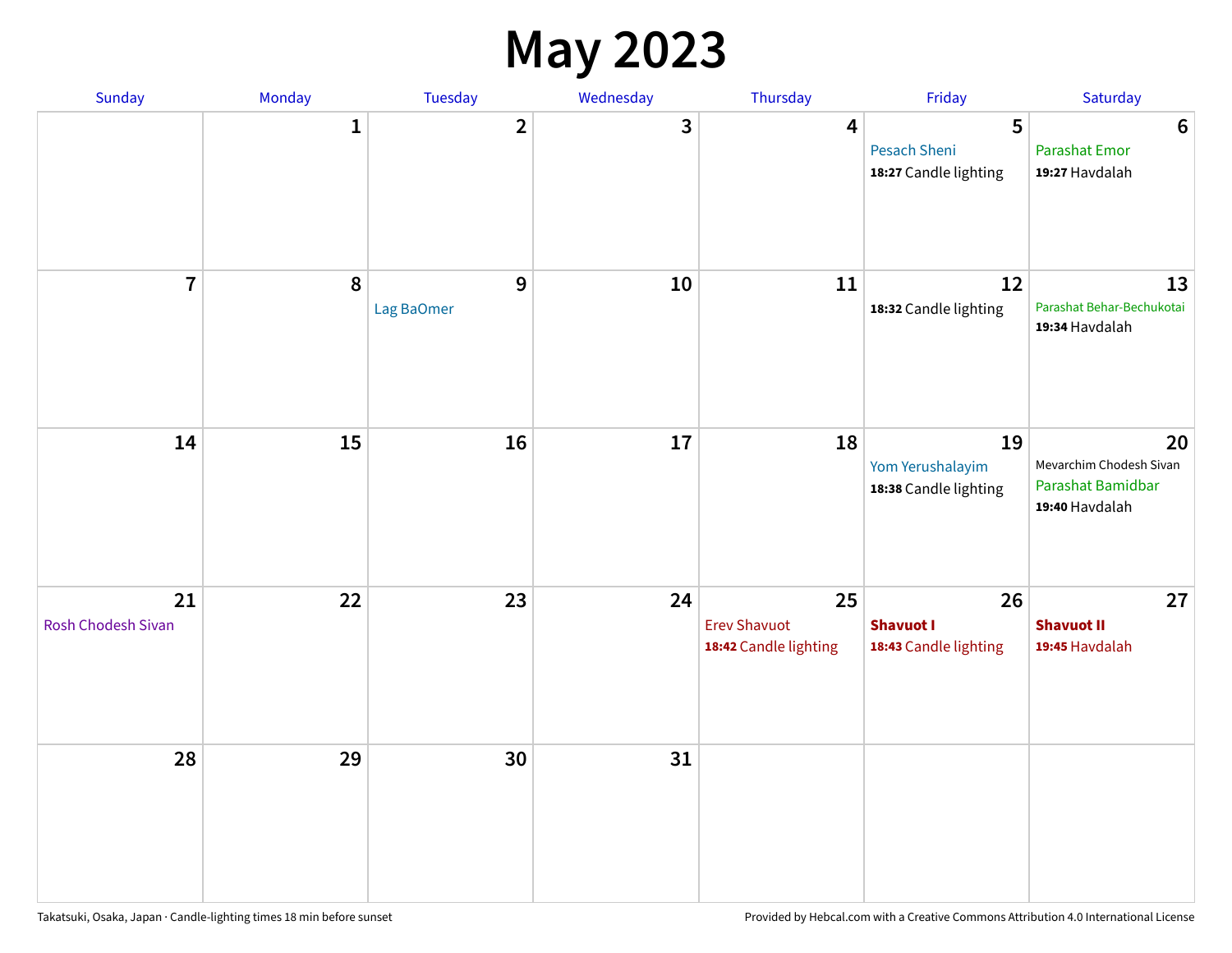#### **June 2023**

| Sunday                  | Monday                   | Tuesday                         | Wednesday               | Thursday     | Friday                                           | Saturday                                                            |
|-------------------------|--------------------------|---------------------------------|-------------------------|--------------|--------------------------------------------------|---------------------------------------------------------------------|
|                         |                          |                                 |                         | $\mathbf{1}$ | $\overline{\mathbf{2}}$<br>18:48 Candle lighting | $\mathbf{3}$<br>Parashat Nasso<br>19:51 Havdalah                    |
| $\overline{\mathbf{4}}$ | 5                        | $\bf 6$                         | $\overline{\mathbf{r}}$ | 8            | 9<br>18:51 Candle lighting                       | 10<br>Parashat Beha'alotcha<br>19:55 Havdalah                       |
| ${\bf 11}$              | 12                       | 13                              | 14                      | 15           | 16<br>18:54 Candle lighting                      | 17<br>Mevarchim Chodesh Tamuz<br>Parashat Sh'lach<br>19:58 Havdalah |
| 18                      | 19<br>Rosh Chodesh Tamuz | 20<br><b>Rosh Chodesh Tamuz</b> | 21                      | 22           | 23<br>18:56 Candle lighting                      | 24<br>Parashat Korach<br>19:59 Havdalah                             |
| 25                      | 26                       | 27                              | 28                      | 29           | 30<br>18:57 Candle lighting                      |                                                                     |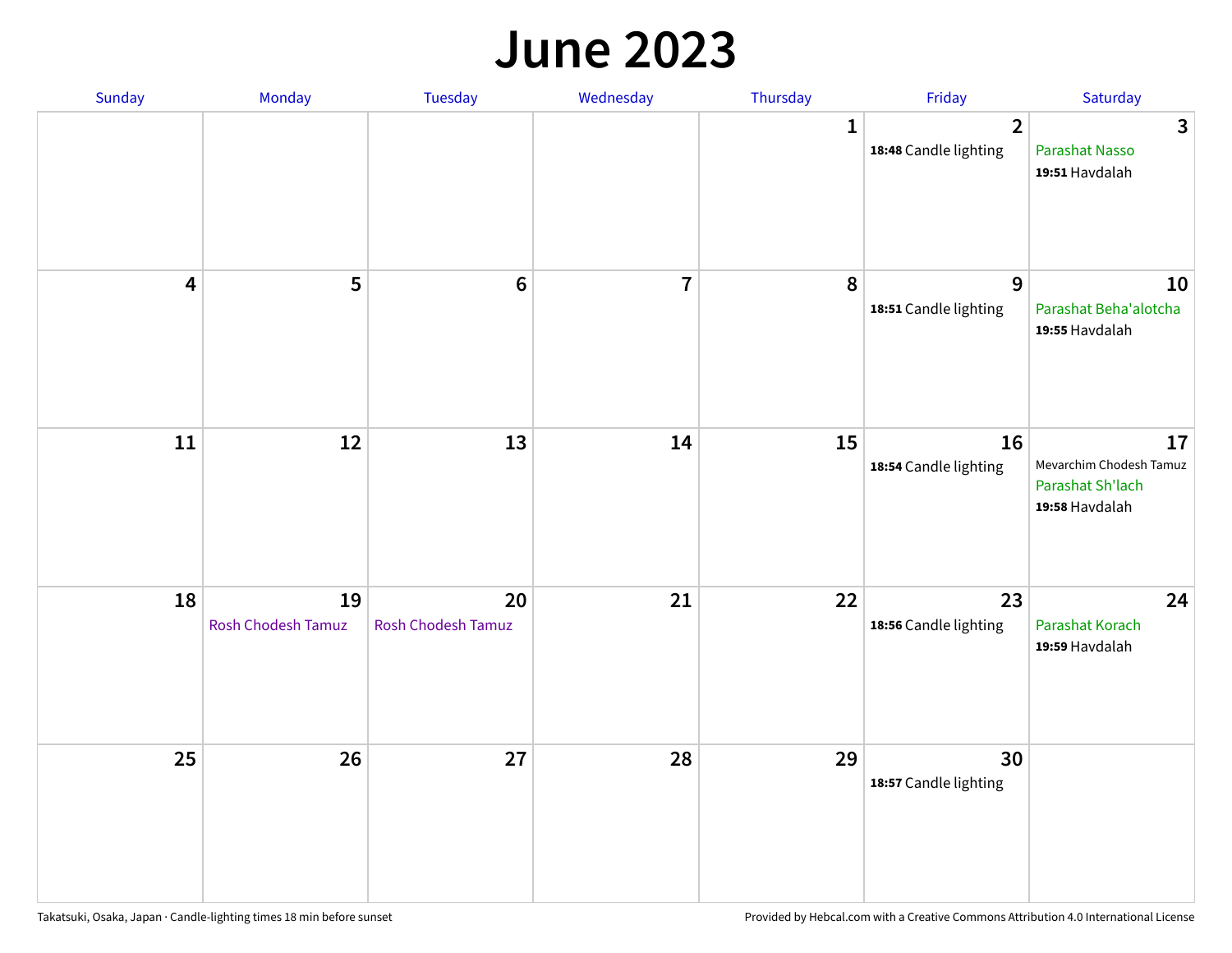# **July 2023**

| Sunday         | Monday       | <b>Tuesday</b>          | Wednesday                                   | Thursday                                                                      | Friday                                  | Saturday                                                              |
|----------------|--------------|-------------------------|---------------------------------------------|-------------------------------------------------------------------------------|-----------------------------------------|-----------------------------------------------------------------------|
|                |              |                         |                                             |                                                                               |                                         | $\mathbf 1$<br>Parashat Chukat-Balak<br>19:59 Havdalah                |
| $\overline{2}$ | $\mathbf{3}$ | $\overline{\mathbf{4}}$ | 5                                           | $6\phantom{1}6$<br>03:18 Fast begins<br><b>Tzom Tammuz</b><br>19:50 Fast ends | $\overline{7}$<br>18:56 Candle lighting | 8<br><b>Parashat Pinchas</b><br>19:58 Havdalah                        |
| 9              | 10           | 11                      | 12                                          | 13                                                                            | 14<br>18:54 Candle lighting             | 15<br>Mevarchim Chodesh Av<br>Parashat Matot-Masei<br>19:55 Havdalah  |
| 16             | 17           | 18                      | 19<br>Rosh Chodesh Av                       | 20                                                                            | 21<br>18:50 Candle lighting             | 22<br><b>Shabbat Chazon</b><br>Parashat Devarim<br>19:51 Havdalah     |
| 23             | 24           | 25                      | 26<br>19:05 Fast begins<br>Erev Tish'a B'Av | 27<br>Tish'a B'Av<br>19:39 Fast ends                                          | 28<br>18:45 Candle lighting             | 29<br><b>Shabbat Nachamu</b><br>Parashat Vaetchanan<br>19:45 Havdalah |
| 30             | 31           |                         |                                             |                                                                               |                                         |                                                                       |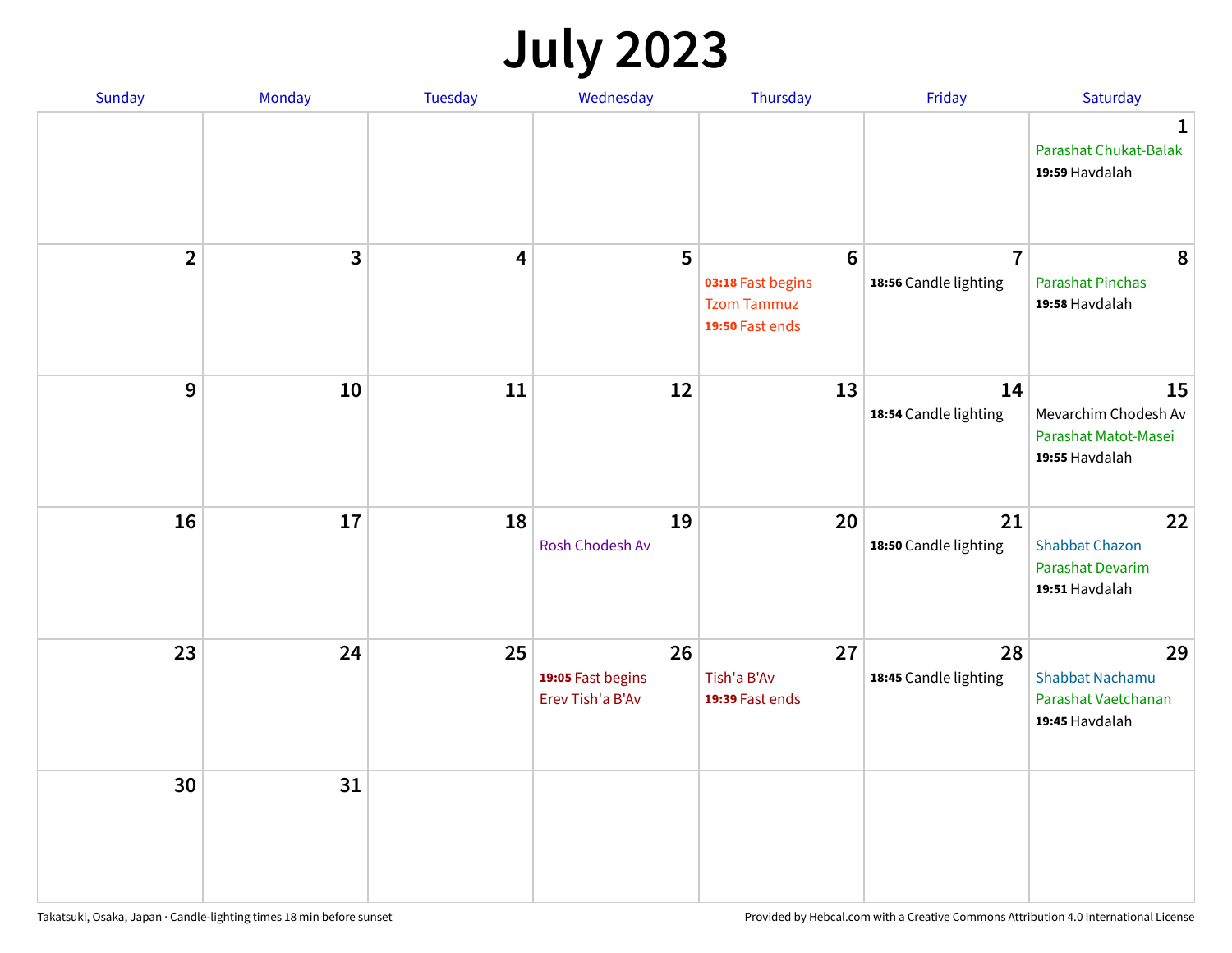# **August 2023**

| Sunday         | Monday         | Tuesday      | Wednesday               | Thursday                | Friday                                                                            | Saturday                                                         |
|----------------|----------------|--------------|-------------------------|-------------------------|-----------------------------------------------------------------------------------|------------------------------------------------------------------|
|                |                | $\mathbf{1}$ | $\mathbf{2}$<br>Tu B'Av | $\overline{\mathbf{3}}$ | $\boldsymbol{4}$<br>18:39 Candle lighting                                         | 5<br><b>Parashat Eikev</b><br>19:38 Havdalah                     |
| $6\phantom{a}$ | $\overline{7}$ | 8            | $\mathbf{9}$            | 10                      | 11<br>18:32 Candle lighting                                                       | 12<br>Mevarchim Chodesh Elul<br>Parashat Re'eh<br>19:30 Havdalah |
| 13             | 14             | 15           | 16                      | 17<br>Rosh Chodesh Elul | 18<br>Rosh Hashana LaBehemot<br><b>Rosh Chodesh Elul</b><br>18:25 Candle lighting | 19<br><b>Parashat Shoftim</b><br>19:21 Havdalah                  |
| 20             | 21             | 22           | 23                      | 24                      | 25<br>18:16 Candle lighting                                                       | 26<br>Parashat Ki Teitzei<br>19:12 Havdalah                      |
| 27             | 28             | 29           | 30                      | 31                      |                                                                                   |                                                                  |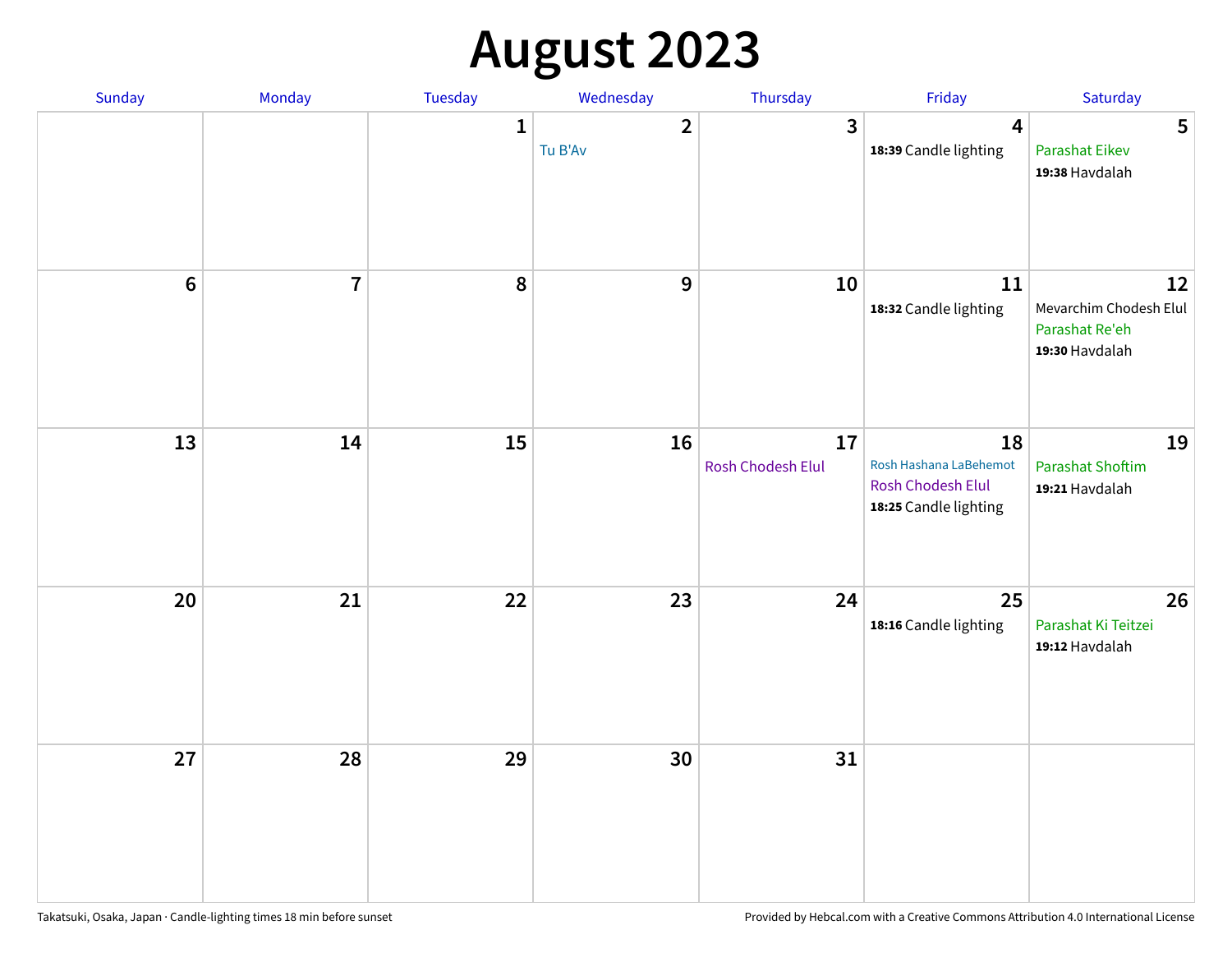# **September 2023**

| Sunday                                                | Monday                                                             | <b>Tuesday</b> | Wednesday      | Thursday       | Friday                                            | Saturday                                                            |
|-------------------------------------------------------|--------------------------------------------------------------------|----------------|----------------|----------------|---------------------------------------------------|---------------------------------------------------------------------|
|                                                       |                                                                    |                |                |                | 1<br>18:07 Candle lighting                        | $\overline{2}$<br>Parashat Ki Tavo<br>19:02 Havdalah                |
| 3                                                     | $\overline{\mathbf{4}}$                                            | 5              | $6\phantom{1}$ | $\overline{7}$ | 8<br>17:57 Candle lighting                        | 9<br>Leil Selichot<br>Parashat Nitzavim-Vayeilech<br>18:52 Havdalah |
| 10                                                    | 11                                                                 | 12             | 13             | 14             | 15<br>Erev Rosh Hashana<br>17:47 Candle lighting  | 16<br>Rosh Hashana 5784<br>18:42 Candle lighting                    |
| 17<br><b>Rosh Hashana II</b><br>18:40 Havdalah        | 18<br>04:28 Fast begins<br><b>Tzom Gedaliah</b><br>18:32 Fast ends | 19             | 20             | 21             | 22<br>17:37 Candle lighting                       | 23<br><b>Shabbat Shuva</b><br>Parashat Ha'Azinu<br>18:31 Havdalah   |
| 24<br><b>Erev Yom Kippur</b><br>17:34 Candle lighting | 25<br><b>Yom Kippur</b><br>18:29 Havdalah                          | 26             | 27             | 28             | 29<br><b>Erev Sukkot</b><br>17:27 Candle lighting | 30<br>Sukkot I<br>18:21 Candle lighting                             |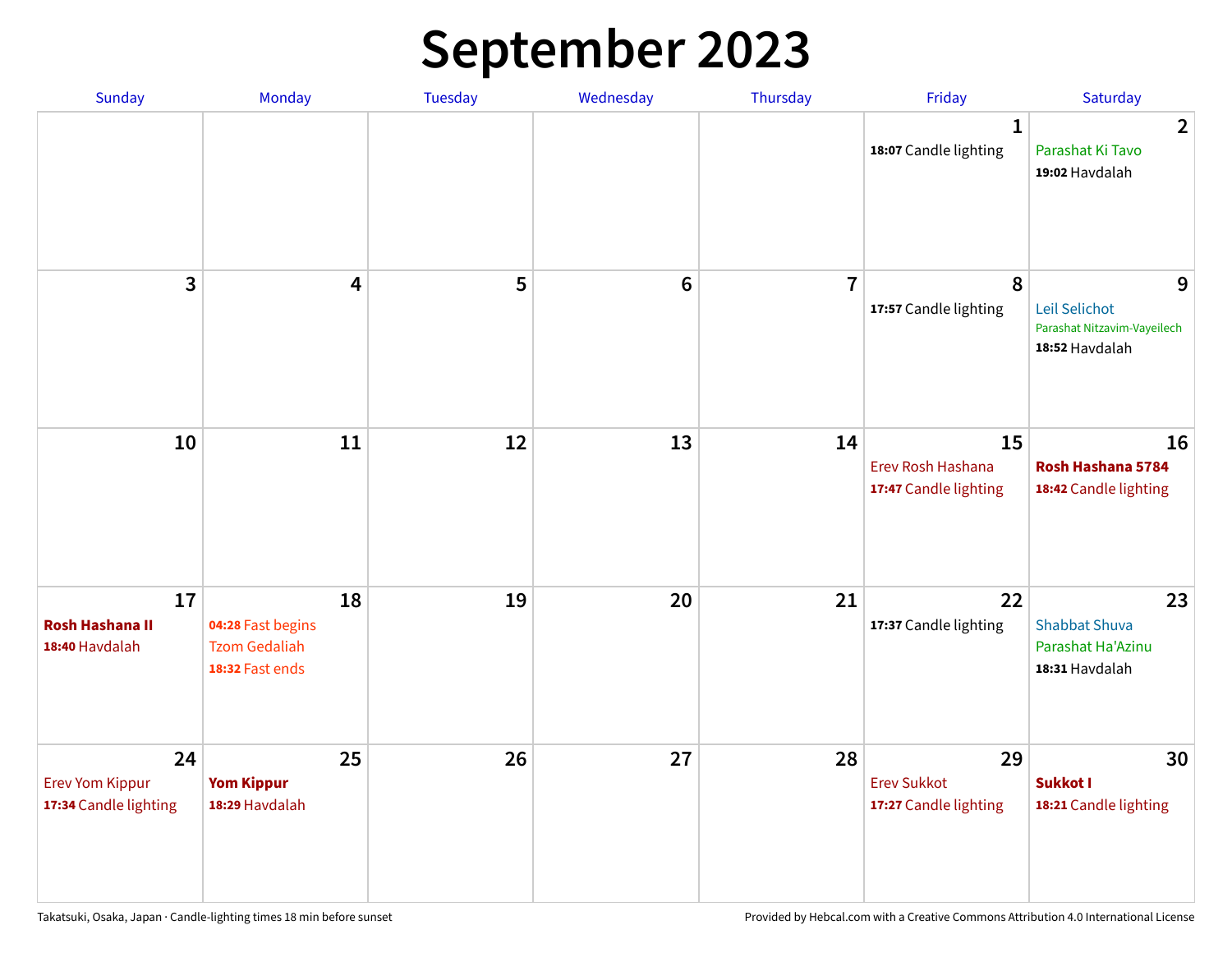## **October 2023**

| Sunday                                             | <b>Monday</b>                       | <b>Tuesday</b>        | Wednesday            | Thursday              | Friday                                                               | Saturday                                                                       |
|----------------------------------------------------|-------------------------------------|-----------------------|----------------------|-----------------------|----------------------------------------------------------------------|--------------------------------------------------------------------------------|
| $\mathbf{1}$<br><b>Sukkot II</b><br>18:20 Havdalah | $\overline{2}$<br>Sukkot III (CH"M) | 3<br>Sukkot IV (CH"M) | 4<br>Sukkot V (CH"M) | 5<br>Sukkot VI (CH"M) | $6\phantom{1}$<br>Sukkot VII (Hoshana Raba)<br>17:17 Candle lighting | 7<br><b>Shmini Atzeret</b><br>18:12 Candle lighting                            |
| 8<br><b>Simchat Torah</b><br>18:10 Havdalah        | $\boldsymbol{9}$                    | 10                    | 11                   | 12                    | 13<br>17:08 Candle lighting                                          | 14<br>Mevarchim Chodesh Cheshvan<br><b>Parashat Bereshit</b><br>18:03 Havdalah |
| 15<br>Rosh Chodesh Cheshvan                        | 16<br>Rosh Chodesh Cheshvan         | 17                    | 18                   | 19                    | 20<br>16:59 Candle lighting                                          | 21<br>Parashat Noach<br>17:54 Havdalah                                         |
| 22<br>Yom HaAliyah School Observance               | 23                                  | 24                    | 25                   | 26                    | 27<br>16:51 Candle lighting                                          | 28<br>Parashat Lech-Lecha<br>17:47 Havdalah                                    |
| 29                                                 | 30                                  | 31                    |                      |                       |                                                                      |                                                                                |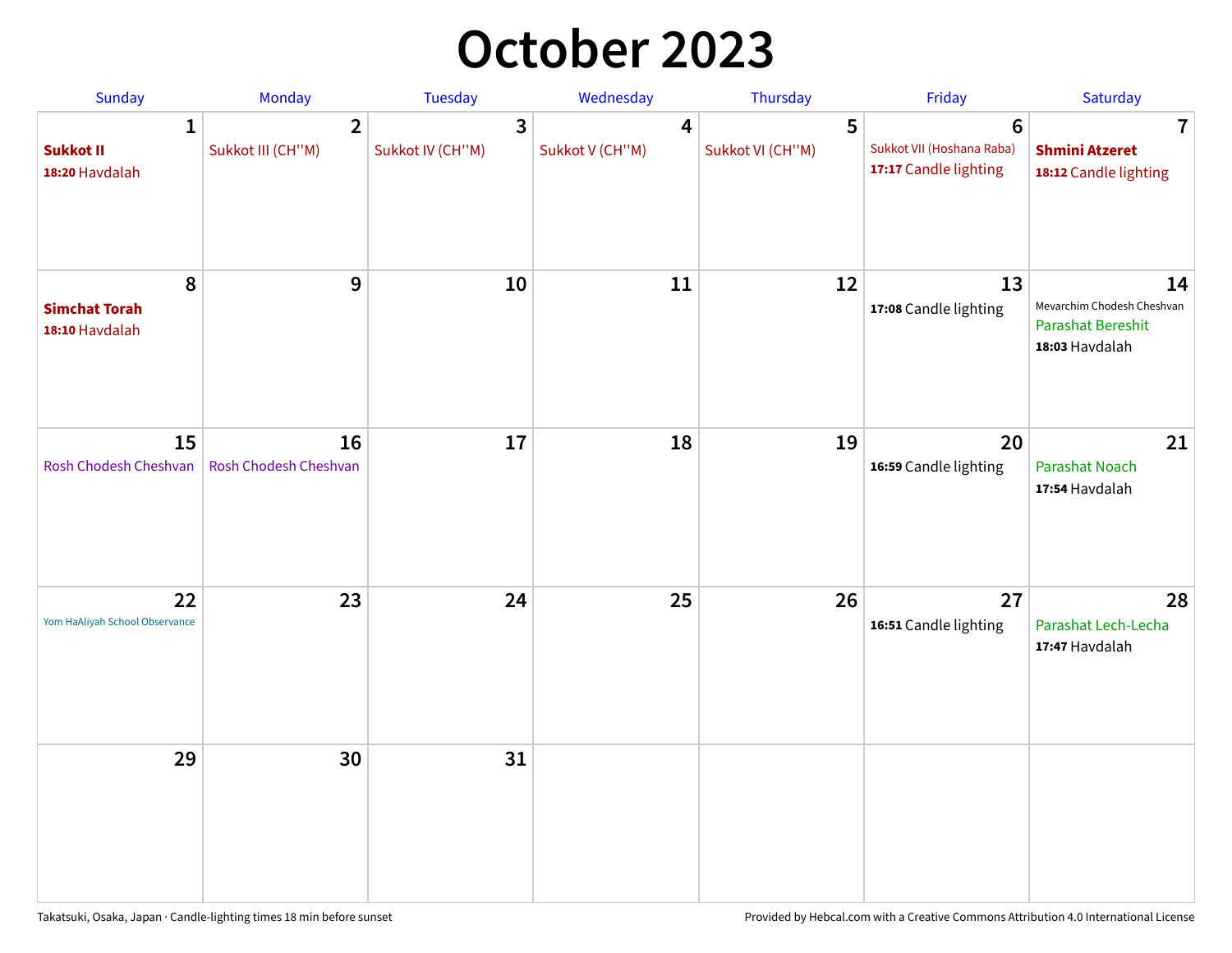#### **November 2023**

| Sunday | Monday          | Tuesday                   | Wednesday | Thursday       | Friday                      | Saturday                                                                 |
|--------|-----------------|---------------------------|-----------|----------------|-----------------------------|--------------------------------------------------------------------------|
|        |                 |                           | 1         | $\overline{2}$ | 3<br>16:44 Candle lighting  | $\overline{\mathbf{4}}$<br>Parashat Vayera<br>17:40 Havdalah             |
| 5      | $6\phantom{1}6$ | $\overline{7}$            | 8         | $\mathbf{9}$   | 10<br>16:38 Candle lighting | 11<br>Mevarchim Chodesh Kislev<br>Parashat Chayei Sara<br>17:35 Havdalah |
| 12     | 13<br>Sigd      | 14<br>Rosh Chodesh Kislev | 15        | 16             | 17<br>16:33 Candle lighting | 18<br><b>Parashat Toldot</b><br>17:31 Havdalah                           |
| 19     | 20              | 21                        | 22        | 23             | 24<br>16:30 Candle lighting | 25<br>Parashat Vayetzei<br>17:28 Havdalah                                |
| 26     | 27              | 28                        | 29        | 30             |                             |                                                                          |